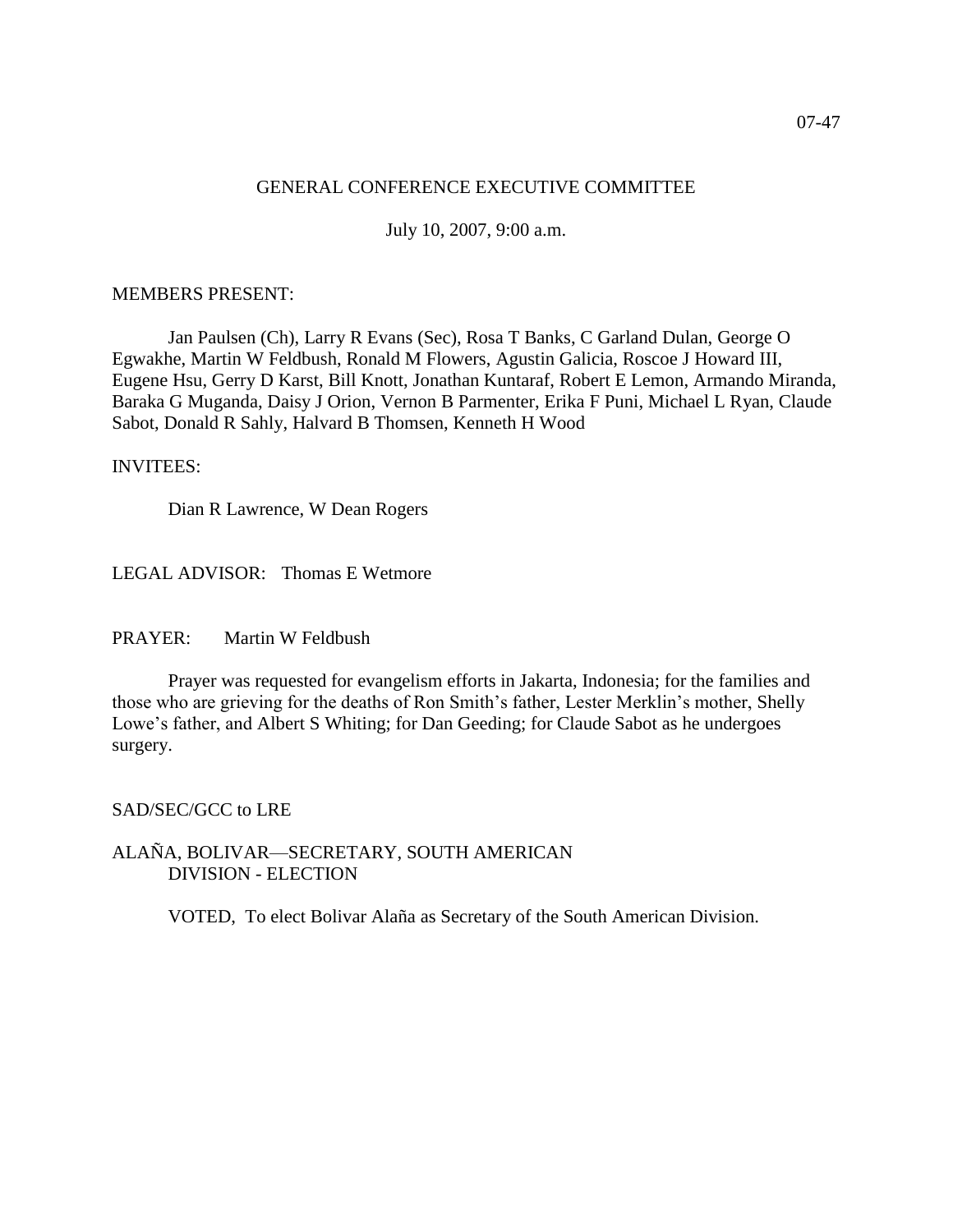07-48 July 10, 2007 - GCC

#### SEC/ADCOM/GCC to LRE

#### ADVENTIST MISSION AWARENESS COMMITTEE (GCC-S)— MEMBERSHIP ADJUSTMENT

VOTED, To adjust the membership of the Adventist Mission Awareness Committee (AMAware C) (GCC-S), as follows:

Add Evans, G Thomas

Delete Rose, Steven G

### SEC/ADCOM/GCC to LRE

## ADVENTIST MISSION COMMITTEE (GCC-S)—MEMBERSHIP ADJUSTMENT

VOTED, To adjust the membership of the Adventist Mission Committee (AMCom) (GCC-S), as follows:

Add Prestol, Juan R

Delete Rose, Steven G

### SEC/ADCOM/GCC to LRE

## *ADVENTIST REVIEW* PUBLISHING BOARD (GCC-S)—MEMBERSHIP ADJUSTMENT

VOTED, To adjust the membership of the *Adventist Review* Publishing Board (ARPubBd) (GCC-S), as follows:

Add Prestol, Juan R

Delete Rose, Steven G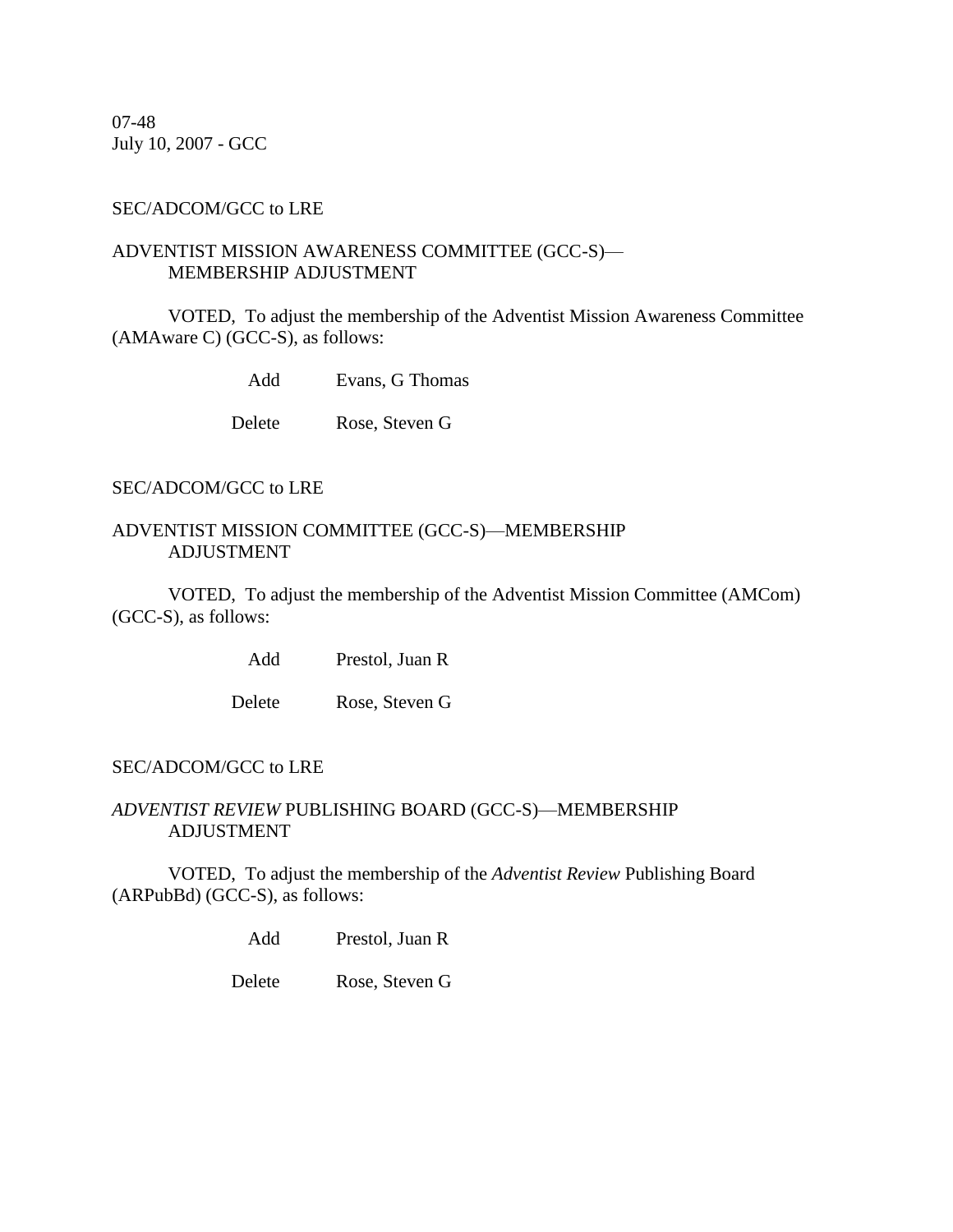#### SEC/ADCOM/GCC to LRE

### ADVENTIST TELEVISION NETWORK OPERATING BOARD (GCC-B)—MEMBERSHIP ADJUSTMENT

VOTED, To adjust the membership of the Adventist Television Network Operating Board (ATNOpBd) (GCC-B), as follows:

Add Prestol, Juan R, GC

Delete Rose, Steven G, GC

### SEC/ADCOM/GCC to LRE

## *ADVENTIST WORLD* PUBLISHING BOARD (GCC-S)—MEMBERSHIP ADJUSTMENT

VOTED, To adjust the membership of the *Adventist World* Publishing Board (AWPubBd) (GCC-S), as follows:

Add Prestol, Juan R

Delete Rose, Steven G

### SEC/ADCOM/GCC to LRE

## COMMISSION ON HIGHER EDUCATION (GCC-S)—MEMBERSHIP ADJUSTMENT

VOTED, To adjust the membership of the Commission on Higher Education (HEDComm) (GCC-S), as follows:

Add Prestol, Juan R

Delete Rose, Steven G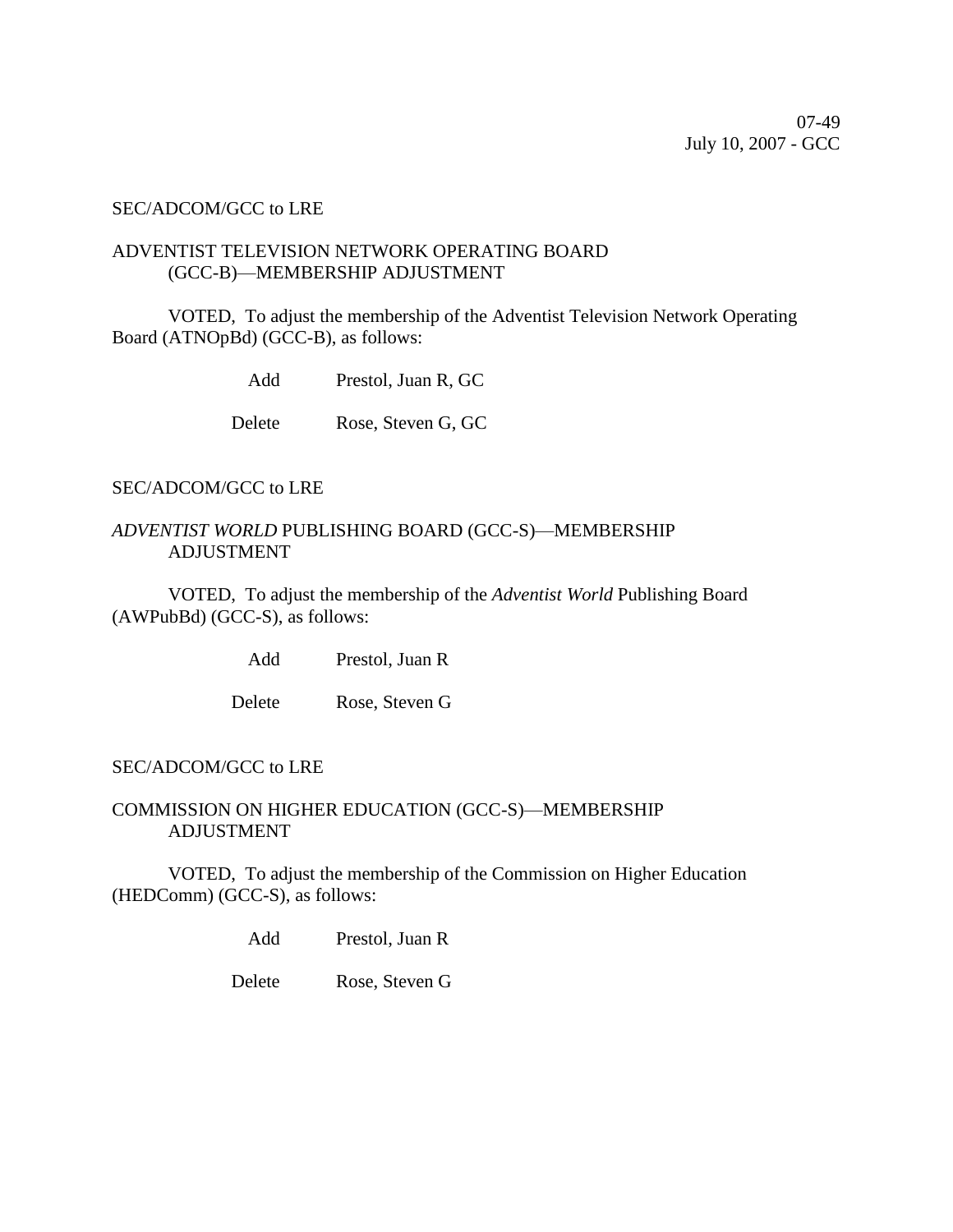07-50 July 10, 2007 - GCC

### SEC/ADCOM/GCC to LRE

### COMMISSION ON MINISTRIES, SERVICES, AND STRUCTURES (GCC-S)—MEMBERSHIP ADJUSTMENT

VOTED, To adjust the membership of the Commission on Ministries, Services, and Structures (MinSer&StrucComm) (GCC-S), as follows:

| Add    | Evans, G Thomas, Advisors, GC Assoc Treasurers                 |
|--------|----------------------------------------------------------------|
| Delete | Rose, Steven G, Undertreasurer                                 |
| Amend  | Prestol, Juan R, Advisors, GC Assoc Treasurers, Undertreasurer |

#### SEC/ADCOM/GCC to LRE

### FINANCIAL PLANNING AND BUDGETING COMMITTEE (GCC-S)—MEMBERSHIP ADJUSTMENT

VOTED, To adjust the membership of the Financial Planning and Budgeting Committee (FinPl&Bud) (GCC-S), as follows:

Add Prestol, Juan R, Secretary

Delete Rose, Steven G, Secretary

### SEC/ADCOM/GCC to LRE

### GENERAL CONFERENCE ADMINISTRATIVE COMMITTEE (GCC-S)— MEMBERSHIP ADJUSTMENT

VOTED, To adjust the membership of the General Conference Administrative Committee (ADCOM) (GCC-S), as follows:

> Add Evans, G Thomas, Associate Treasurer Delete Rose, Steven G, Undertreasurer Amend Prestol, Juan R, Associate Treasurer, Undertreasurer